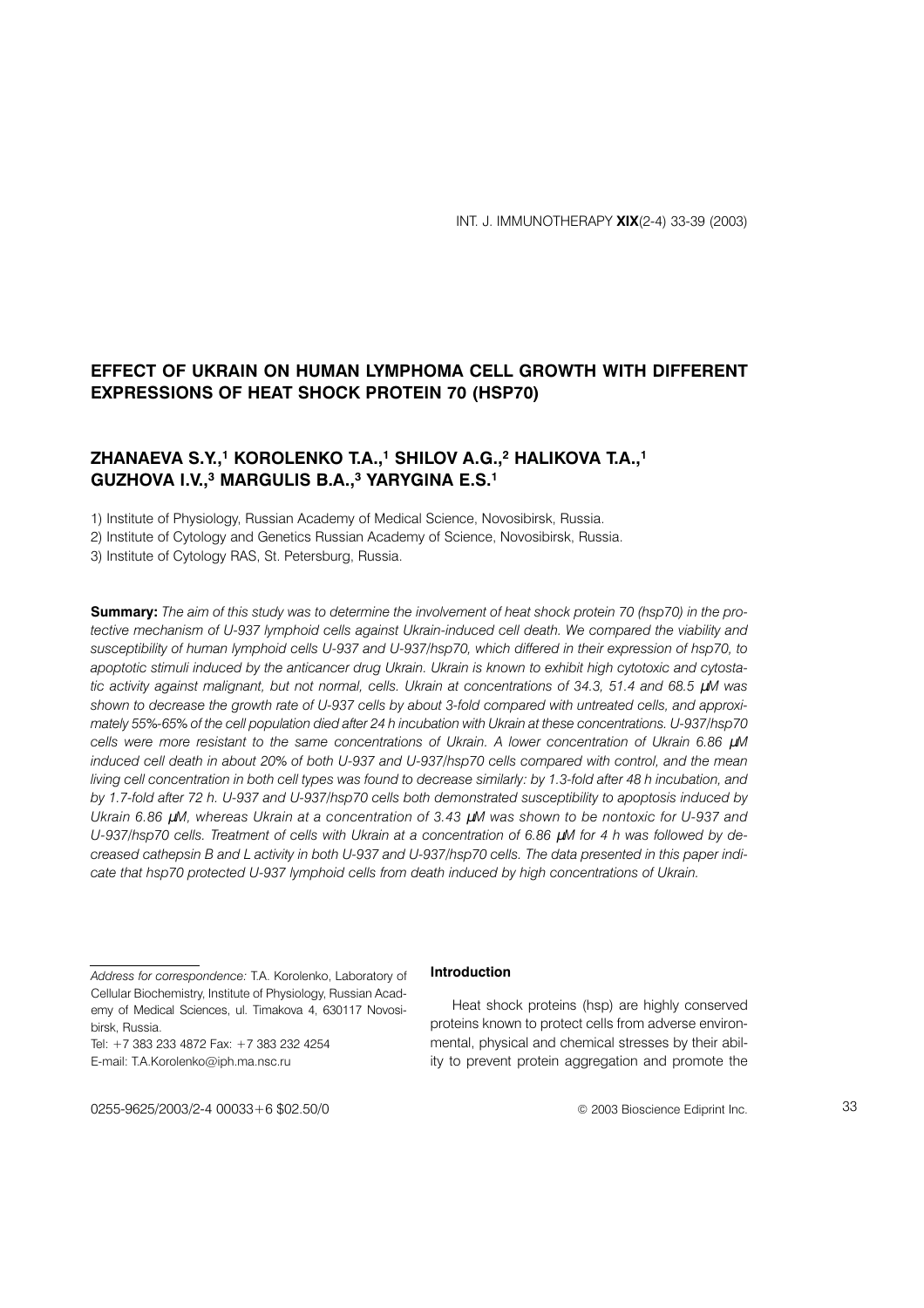refolding of denatured protein (1). The most remarkable property of hsp70 family members is their chaperonic activity, e.g., their ability to bind damaged or newly synthesized proteins, to transport them through intracellular membranes and to assemble active protein structures (1). The protective function of proteins of the hsp70 family has been demonstrated in various cell and animal model systems. Cytoplasmic members of the hsp70 proteins protect myocardial and neural cells against ischemia-induced injury (2), and pancreatic islet cells against the noxious action of interleukin (IL)-1 beta (3) and others. Furthermore, hsp70 has been shown to defend cells against apoptosis-inducing factors (4).

Hsp70 can affect the apoptotic pathway at the levels of both cytochrome c release and initiator caspase activation (1). Selective deprivation of hsp70 with the aid of anti-sense mRNA was followed by increased apoptosis of breast carcinoma cells (5, 6). In view of the fact that hsp70 members are highly expressed in many tumor cell lines, these data suggest that they play an important role in tumor cell survival and may be considered as cancer-relevant antiapoptotic proteins (5, 6). Hsp70 is abundantly expressed in malignant human tumors of various origins, whereas in normal cells its expression is mainly stress-induced. Furthermore, the expression of hsp70 correlates with increased cell proliferation, poor differentiation, lymph node metastases and poor therapeutic outcome in human breast cancer (7). High amounts of hsp70 in cases of melanoma (8) and colon cancer (9) also relate to a poor prognosis on individual patient survival

In order to determine the involvement of hsp70 in cell protection from death we compared the viability and susceptibility of human lymphoid cells U-937 and U-937/hsp70, which differed in hsp70 expression, to apoptosis induced by treatment with the anticancer drug Ukrain. Ukrain, a semisynthetic compound of thiotepa and alkaloids isolated from Chelidonium majus L., is an anticancer agent exhibiting high cytotoxic and cytostatic activities toward malignant but not normal cells (10). Ukrain has been shown to have high cytotoxic activity against more than 60 tumor cell lines in vitro (11).

#### **Material and methods**

Cells. Human promonocytic U-937 cells were purchased from the Russian Type Culture Collection (Institute of Cytology, RAN, St. Petersburg, Russia). U-937/hsp70 cells transfected with the hsp70 gene (overexpressing hsp70) were provided by the Laboratory of Cell Protection Mechanisms (Institute of Cytology, St. Petersburg, Russia). Cells were cultured at a density of  $2-4 \times 10^5$  cells/ml in RPMI 1640 medium supplemented with 2 mM L-glutamine (Sigma, St. Louis, MO, USA), 100 U/ml penicillin (Sigma) and 100 mg/ml streptomycin (Sigma) and 10% fetal bovine serum (Sigma), in an atmosphere of 5% CO<sub>2</sub> at 37 °C.

Cell treatment. U-937 and U-937/hsp70 cells ( $2 \times$ 10<sup>5</sup> per well) were treated with 3.43 or 6.83  $\mu$ M of Ukrain (Nowicky Pharma, Vienna, Austria; molecular weight 1458.64) for 4, 24, 48 and 72 h, and with 34.3, 51.4 or 68.5 µM of Ukrain for 24 h. Cell growth rate was measured by counting cells with the aid of a Goryaeva camera. Cell viability after the addition of Ukrain was determined with trypan blue staining. Morphological analysis of apoptosis was performed using carmine staining (12). Cells with condensed chromatin and fragmented nuclei were scored. At least 200 cells in randomly selected microscopic fields were counted for each experimental condition. The percentage of apoptotic cells was calculated using the formula:

#### total number of cells with apoptotic morphology  $\times$  100/ total number of cells

Cathepsin B and cathepsin L assay. Cathepsin B and L activities were measured in the control and in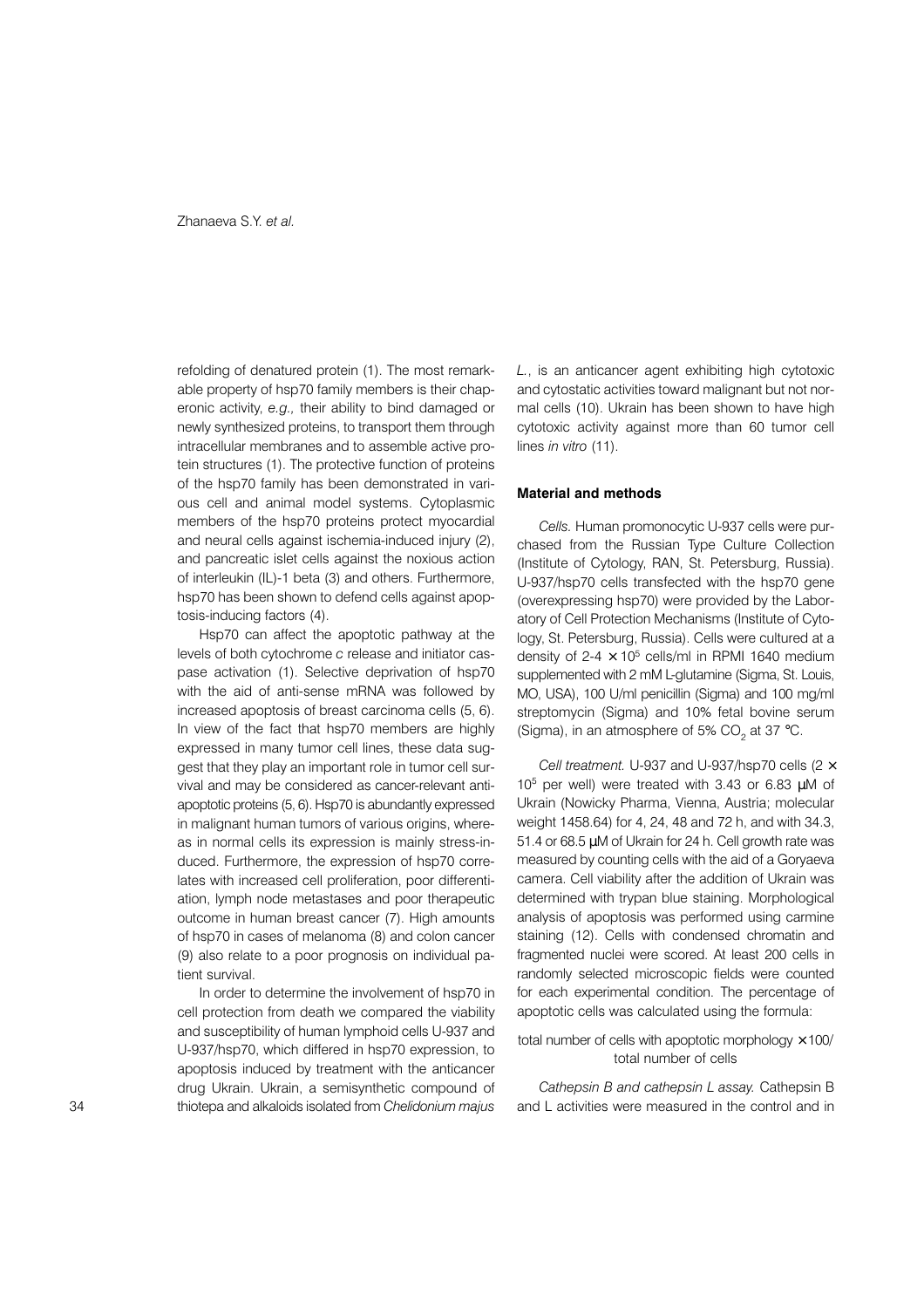Ukrain-treated U-937 and U-937/hsp70 cells, as described by Kirschke and Barrett (13). Cells were treated with 0.1% Triton X-100 (Sigma) before assay. Cathepsin B activity was determined against Z-Arg-Arg-NMec (Sigma) as a substrate. In brief, 100 µl of the cell lysates were added to 200 µl of 220 mM phosphate buffer pH 6.0, containing 5 mM dithiothreitol (DTT) and 2.5 mM ethylene diamine tetraacetic acid (EDTA), and incubated for 5 min at 37 °C. After the addition of 200 µl of substrate, giving a final concentration of 12.5 µM, the mixture was incubated for a further 30 min. The reaction was stopped by the addition of 2 ml of 0.1 M monochloroacetic acid with 0.13 M sodium hydroxide and 0.1 M acetic acid. Fluorescence was measured at an excitation wavelength of 355 nm and an emission wavelength of 460 nm using a Perkin-Elmer 650-10S fluorescence spectrophotometer (Hitachi, Ibaraki, Japan). Results were expressed as nanomoles of 7-(4-methyl)-coumarylamide (MCA) per milligram of protein per minute.

Cathepsin L activity was measured against Z-Phe-Arg-NMec as a substrate. To distinguish cathepsin B and L activities, the hydrolysis of Z-Phe-Arg-NMec was measured in the presence and absence of the selective inhibitor of cathepsin B, CA-074, at a final concentration of 0.5 µM. Briefly, 100 µl of the sample were preincubated for 5 min at 37 °C in 200 µl of acetic buffer (pH 5.5) containing 5 mM DTT and 2.5 mM EDTA. After the addition of the substrate, 200 µl of Z-Phe-Arg-NMec, additional incubation was carried out for 30 min. The reaction was terminated by the addition of 2 ml of 0.1 M monochloroacetic acid with 0.13 M sodium hydroxide and 0.1 M acetic acid. Fluorescence was read as described for cathepsin B. Specific activity was expressed in nanomoles of 7-MCA per milligram of protein per minute.

Statistical analysis. All results were expressed as a mean value  $\pm$  SD. The data were calculated using Student's *t*-test, and a probability value of  $p < 0.05$ was considered significant.

#### **Results**

Effect of Ukrain on cell growth and viability. In order to evaluate the effects of Ukrain on the growth rate and viability of human lymphoma cells with different expression of hsp70, U-937 and U-937/hsp70 cells—the latter transfected with the hsp70 gene were incubated with Ukrain at concentrations of 3.43 and 6.86 µM for 24, 48 and 72 h, and with concentrations of 34.3, 51.4 and 68.5  $\mu$ M for 24 h. Viability was analyzed using a trypan blue exclusion assay. Ukrain at concentrations of 34.3, 51.4 and 68.5 µM was shown to affect the viability of U-937 cells (Fig. 1). At 34.3, 51.4 and 68.5  $\mu$ M, brief (24 h) exposure to Ukrain decreased the growth rate of U-937 cells by about 3-fold compared with untreated cells (Fig. 1A). and approximately 55%-65% of the cell population died (Fig. 1B). In the case of U-937/ hsp70, the reduction in cell viability was less marked (Figs. 1A and 1B): after 24 h incubation with 34.3, 51.4 and 68.5 µM of Ukrain, the mean dead cell values were 29%, 22% and 31% of the population, respectively, compared with the untreated control, and cell growth rate was reduced 1.4-, 1.9- and 2.1-fold, respectively (Fig. 1).

A concentration of Ukrain 6.86 µM induced cell death in both U-937 and U-937/hsp70 cell types by approximately 20% compared with control ( $p < 0.05$ ). The mean cell concentrations in both cell types were found to decrease similarly: by 1.3-fold after 48 h and by 1.7-fold after 72 h. Comparison of cell susceptibility to apoptotic stimuli was performed under 6.86 µM Ukrain treatment for 24, 48 and 72 h (Fig. 2). U-937 and U-937/hsp70 cells demonstrated similar susceptibility to apoptosis in these conditions (Fig. 2). A concentration of 5 µg Ukrain in 1 ml of cell suspen-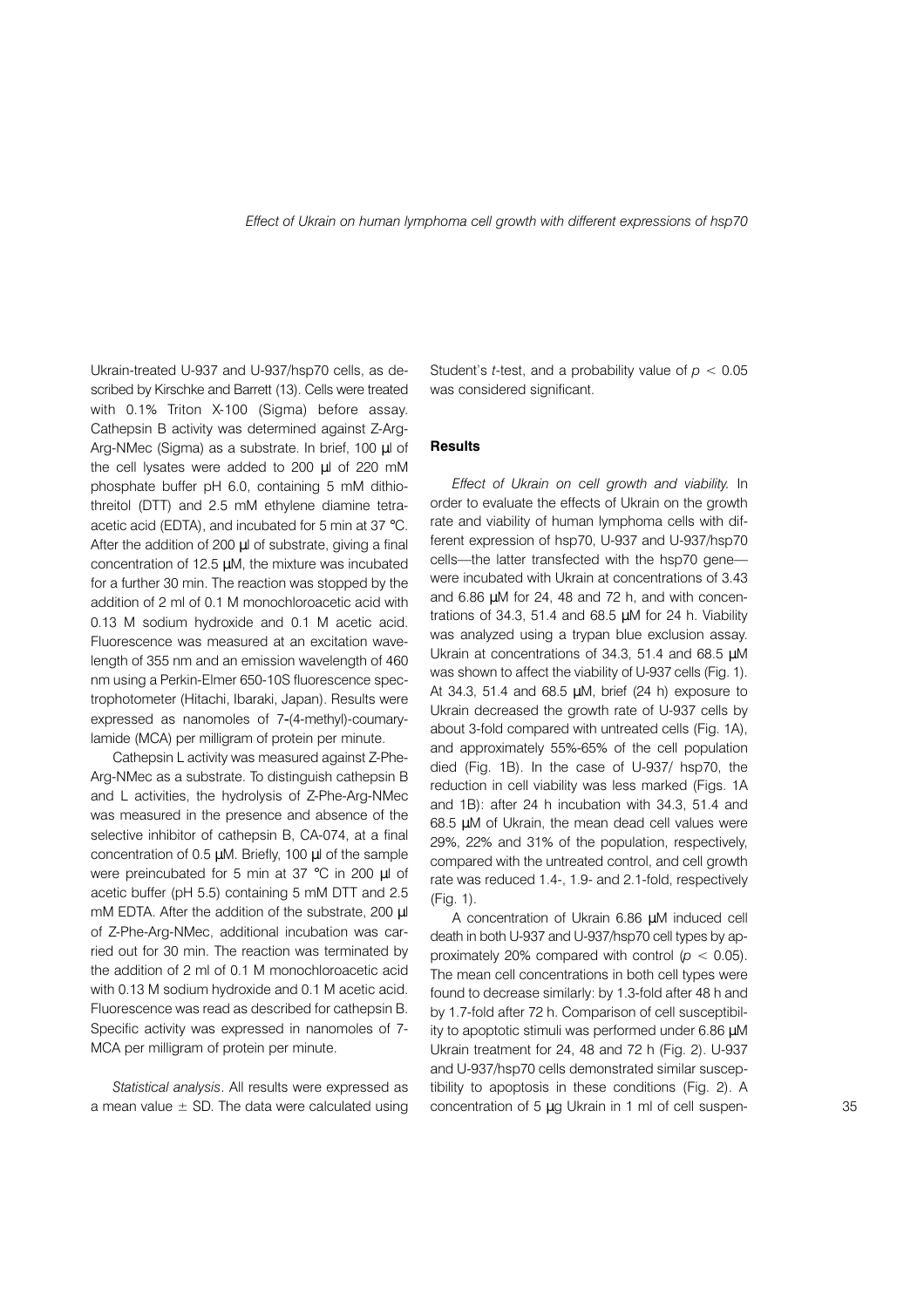



Fig. 1 Effect of different concentrations of Ukrain (3.43, 6.86, 34.3, 51.4 and 68.5 µM) on cell growth and viability of U-937 and U-937/hsp70 cells differing in hsp70 expression. The data represent the mean of three independent experiments ± SD. A: Living cell concentration; B: percentage of dead cells. \* $p < 0.05$  compared with U-937 cells.

sion was determined as nontoxic for both U-937 and U-937/hsp70 cells (Fig. 1). Overall, it appeared that U-937/hsp70 cells with their higher hsp70 expression were more resistant to Ukrain treatment than U-937 cells with lower hsp70 expression.

Effect of Ukrain on lysosomal enzymes of U-937 and U-937/hsp70 cells. U-937/hsp70 cells were characterized by higher levels of cathepsin B and L activity compared to U-937 cells. The activity of cathepsin B and L in U-937/hsp70 cells was higher by 5- and 2fold, respectively, than in U-937 cells (Fig. 3). Treatment with Ukrain at 6.86 µM for 4 h was followed by decreased cathepsin B and L activity in both U-937 and U-937/hsp70 cells (Fig. 3). However, incubation of U-937 and U-937/hsp70 cells with Ukrain 3.43 µM for 4 h did not induce any changes in cathepsin B or L activity (Fig. 3).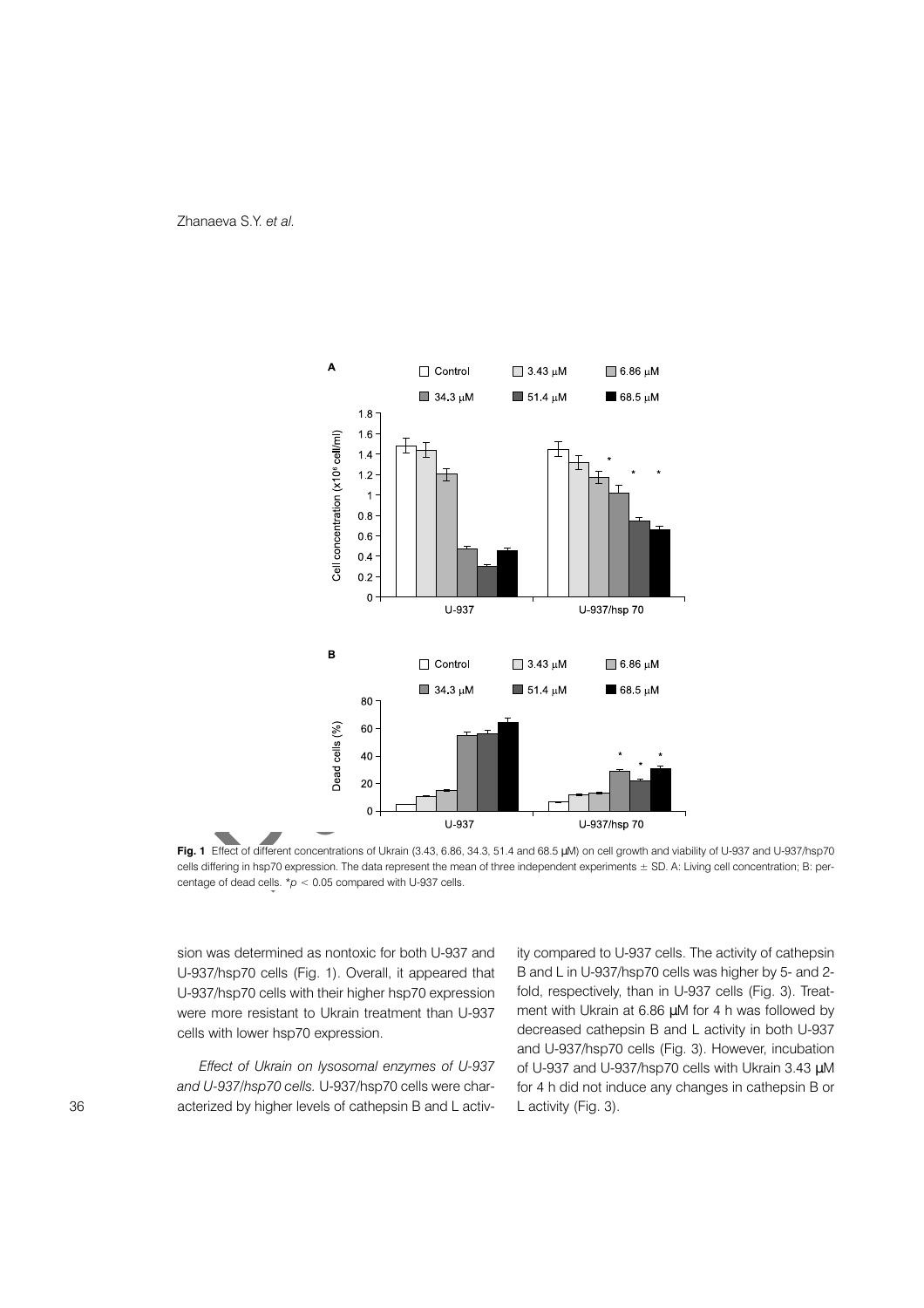

Fig. 3 Effect of Ukrain (3.43 and 6.86 µM) on cathepsin B and L activity in U-937 and U-937/hsp70 cells. \*p < 0.01 compared with control (untreated cells). MCA: 7-(4-methyl)-coumarylamide.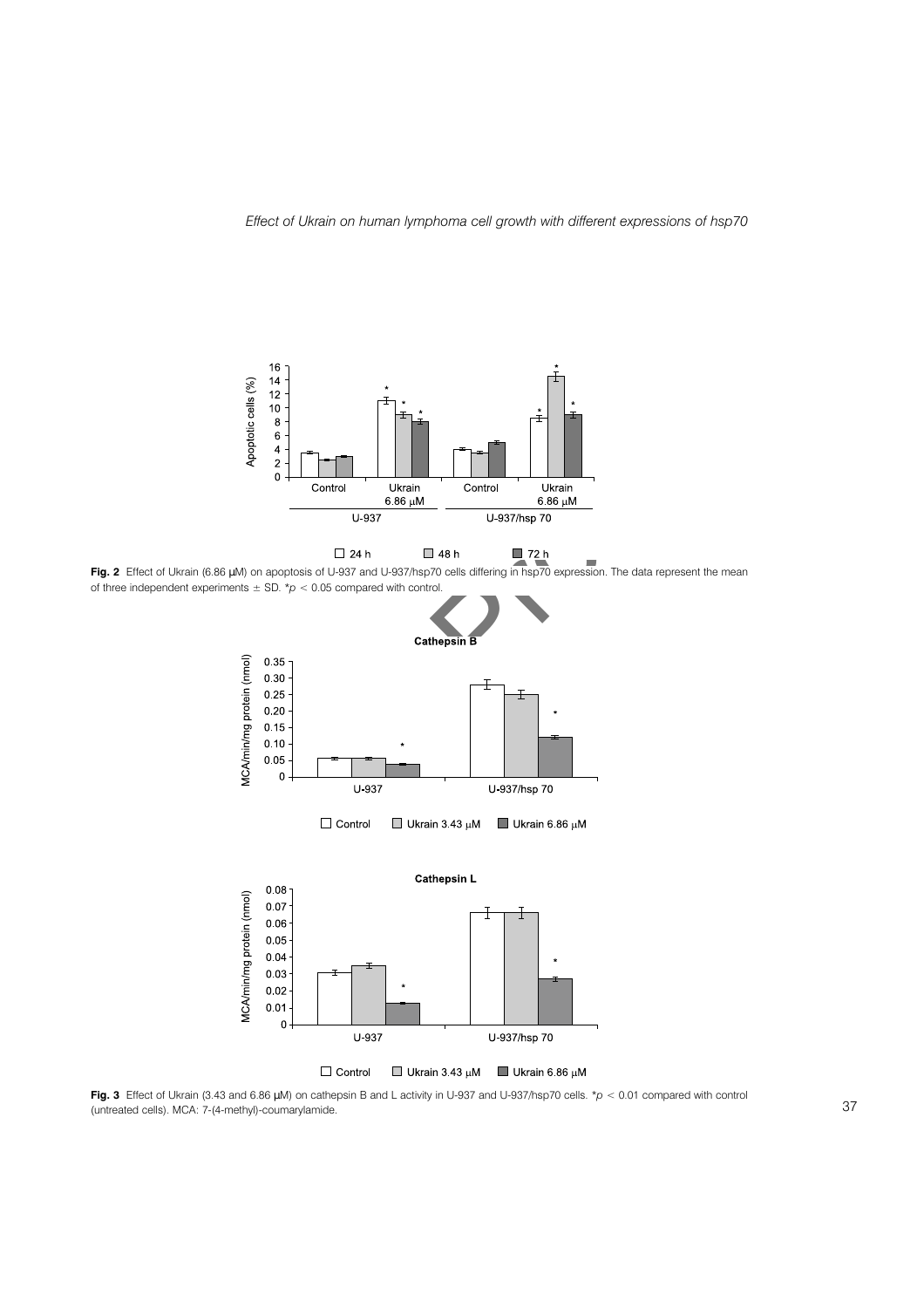#### **Discussion**

In the present study we analyzed the viability and susceptibility to apoptosis of human lymphoma cell lines U-937 and U-937/hsp70, the latter having a different basal content of hsp70. Cells were subjected to Ukrain treatment at various concentrations. Ukrain has been shown to exhibit high cytotoxic activity toward more than 60 tumor cell lines in vitro (10). Our experiments showed that cells expressing higher quantities of the hsp70 protein (U-937/hsp70) were more resistant to the cytotoxic and cytostatic effects of high doses of Ukrain (34.3, 51.4 and 68.5 µM) than those with lower levels of hsp70 (U-937). At a concentration of 6.86 µM, Ukrain had a similar effect on the cell growth rate and viability of U-937 and U-937/ hsp70 cells, and the number of apoptotic cells in both cell types following 6.86 µM Ukrain treatment was also the same. This suggests that the viability and susceptibility to apoptosis of U-937 lymphoma cells treated with Ukrain 6.86 µM is not dependent on their hsp70 content. A concentration of Ukrain 3.43 µM did not affect cell viability or the number of apoptotic cells.

The mechanisms responsible for the antitumor effects of high concentrations of Ukrain are perhaps connected with its ability to inhibit DNA, RNA and protein synthesis, as demonstrated in various malignant cell lines at relatively high concentrations of Ukrain (10). The apoptosis in U-937 and U-937/hsp70 cells induced by Ukrain at a relatively low concentration (6.86 uM) is probably not dependent on their hsp70 content.

Elevated levels of hsp70 are thought to play a crucial role in the induction of antiapoptotic mechanisms (4). It has been shown that murine fibrosarcoma WEHI-S cells transfected with the human hsp70 gene were more resistant to various apoptosis-inducing drugs. Overexpression of hsp70 and hsp90 in transfected neuronal cells protected them from thermal stress, but not from programmed cell death induced by serum deprivation or nerve growth factor withdrawal. The protective effect mechanism of hsp70 in apoptosis is thought to stem from its chaperonic activity, by which the protein hsp70, with the aid of other polypeptides, takes part in the recovery of partially denaturized proteins and in the removal of damaged protein molecules (14). Additionally, a growing body of data indicates that hsp70 and its constitutive analog, hsc70, can bind mature proteins p53, c-Myc, and nuclear factor (NF)-kappa B regulatory complex subunits (14), which are known to take part in the regulation of apoptosis. On the other hand, extracellular hsp70 induces natural killer (NK) activity (14. 15), and plasma membrane-bound hsp70 renders tumor cells more sensitive to lyses mediated by NK cells (15).

Lysosomal cysteine proteases, such as hsp, exhibit a dual action on cancer cells. On one hand, cathepsins B, L and D are involved in the process of cancer invasion (16). Altered regulation, intracellular trafficking and increased expression of mRNA, protein and activity levels have been observed in neoplastic tissues (16). On the other hand, the cysteine proteases cathepsins B and L are known to play an important role in apoptosis of tumor cells. Some anticancer drugs are able to induce apoptosis related to cysteine (cathepsin B) and aspartic (cathepsin D) proteases. Release of cathepsin B, L and D from lysosomes has been shown to be an initial stage in non-caspase apoptosis (4). In our investigation, decreased cathepsin B and L activity in U-937 and U-937/hsp70 cells under treatment with Ukrain 6.86 µM apparently resulted from the ability of Ukrain to inhibit protein synthesis. It was also found that there was significantly higher cathepsin B and L activity in U-937/hsp70 cells, with their higher level of hsp70 expression, compared to U-937 cells. It is unclear whether this was connected with their enhanced expression of hsp70 protein.